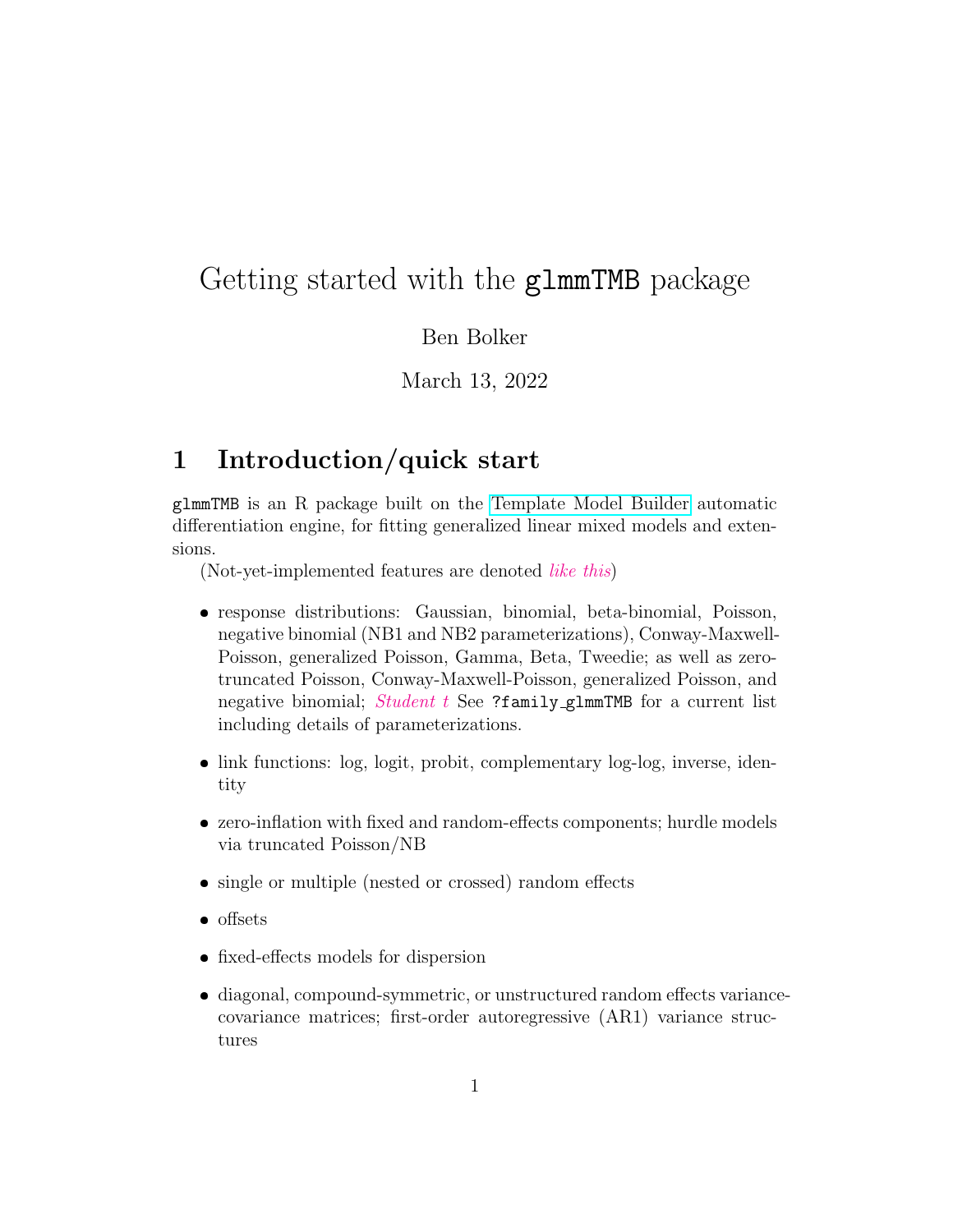In order to use glmmTMB effectively you should already be reasonably familiar with generalized linear mixed models (GLMMs), which in turn requires familiarity with (i) generalized linear models (e.g. the special cases of logistic, binomial, and Poisson regression) and (ii) 'modern' mixed models (those working via maximization of the marginal likelihood rather than by manipulating sums of squares). [Bolker et al.](#page-7-0) [\(2009\)](#page-7-0) and [Bolker](#page-5-0) [\(2015\)](#page-5-0) are reasonable starting points in this area (especially geared to biologists and less-technical readers), as are [Zuur et al.](#page-7-1) [\(2009\)](#page-7-1), [Millar](#page-7-2) [\(2011\)](#page-7-2), and [Zuur et al.](#page-7-3) [\(2013\)](#page-7-3).

In order to fit a model in glmmTMB you need to:

- specify a model for the conditional effects, in the standard R (Wilkinson-Rogers) formula notation (see ?formula or Section 11.1 of the [Intro](http://cran.r-project.org/doc/manuals/R-intro.pdf)[duction to R.](http://cran.r-project.org/doc/manuals/R-intro.pdf) Formulae can also include *offsets*.
- specify a model for the random effects, in the notation that is common to the nlme and lme4 packages. Random effects are specified as  $x|g$ , where x is an effect and g is a grouping factor (which must be a factor variable, or a nesting of/interaction among factor variables). For example, the formula would be 1|block for a random-intercept model or time|block for a model with random variation in slopes through time across groups specified by block. A model of nested random effects (block within site) could be 1|site/block if block labels are reused across multiple sites, or (1|site)+ (1|block) if the nesting structure is explicit in the data and each level of block only occurs within one site. A model of crossed random effects (block and year) would be  $(1|block)+(1|year)$ .
- choose the error distribution by specifying the family (family argument). In general, you can specify the function (binomial, gaussian, poisson, Gamma from base R, or one of the options listed at  $f$ amily glmmTMB  $[nbinom2, beta_family(), betabinomial, ...]).$
- choose the error distribution by specifying the family (family argument). You can choose among
	- Distributions defined in base R and documented in ?family,  $ex$ cept the inverse Gaussian and quasi- families
	- Distributions defined in ?glmmTMB::family glmmTMB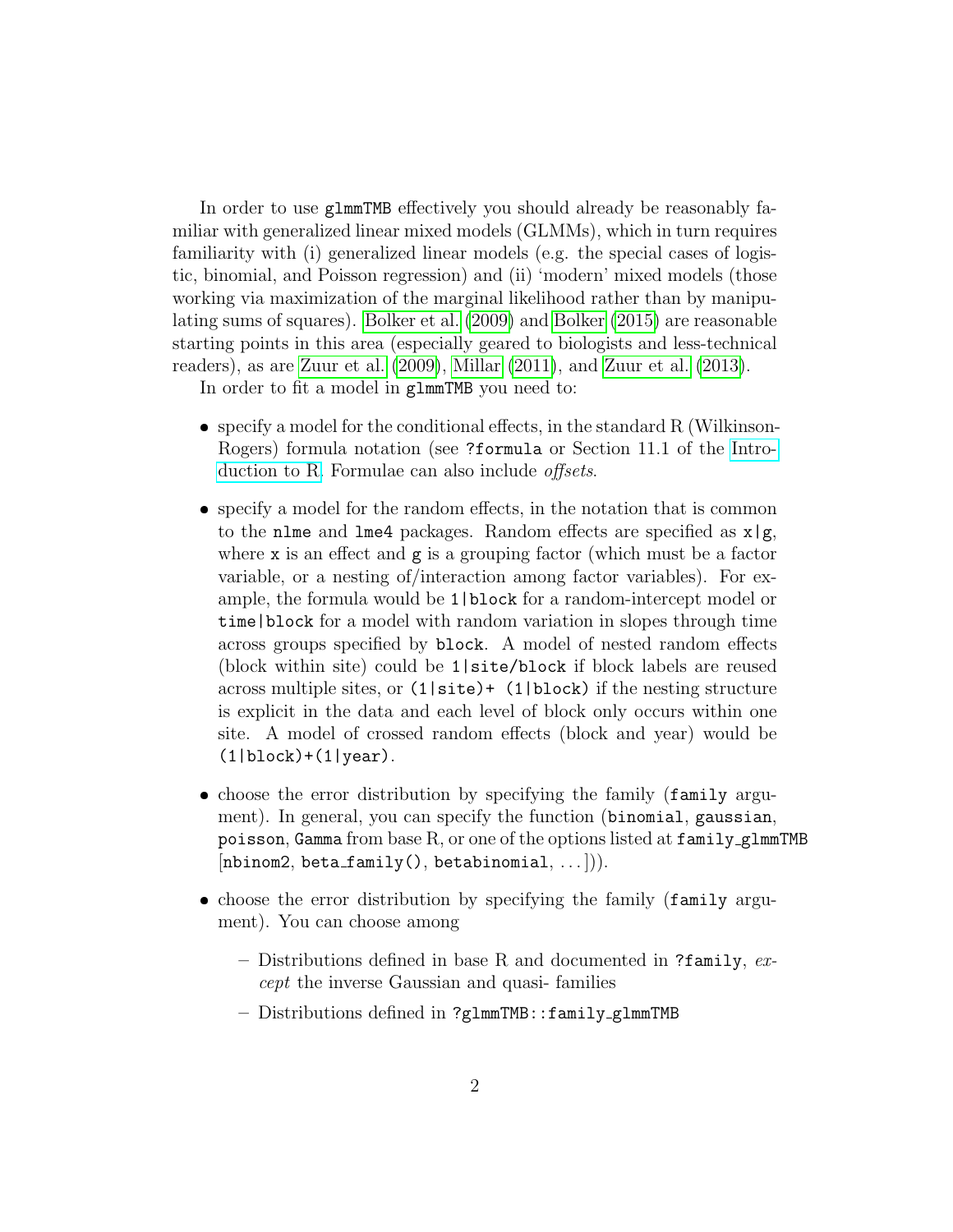- optionally specify a zero-inflation model (via the ziformula argument) with fixed and/or random effects
- optionally specify a dispersion model with fixed effects

This document was generated using R version 4.1.2 (2021-11-01) and package versions:

The current citation for glmmTMB is:

### 2 Preliminaries: packages and data

Load required packages:

```
library("glmmTMB")
library("bbmle") ## for AICtab
library("ggplot2")
## cosmetic
theme_set(theme_bw()+
 theme(panel.spacing=grid::unit(0,"lines")))
```
The data, taken from [Zuur et al.](#page-7-1) [\(2009\)](#page-7-1) and ultimately from [Roulin](#page-7-4) [and Bersier](#page-7-4) [\(2007\)](#page-7-4), quantify the number of negotiations among owlets (owl chicks) in different nests prior to the arrival of a provisioning parent as a function of food treatment (deprived or satiated), the sex of the parent, and arrival time. The total number of calls from the nest is recorded, along with the total brood size, which is used as an offset to allow the use of a Poisson response.

Since the same nests are measured repeatedly, the nest is used as a random effect. The model can be expressed as a zero-inflated generalized linear mixed model (ZIGLMM).

Various small manipulations of the data set: (1) reorder nests by mean negotiations per chick, for plotting purposes; (2) add log brood size variable (for offset); (3) rename response variable and abbreviate one of the input variables.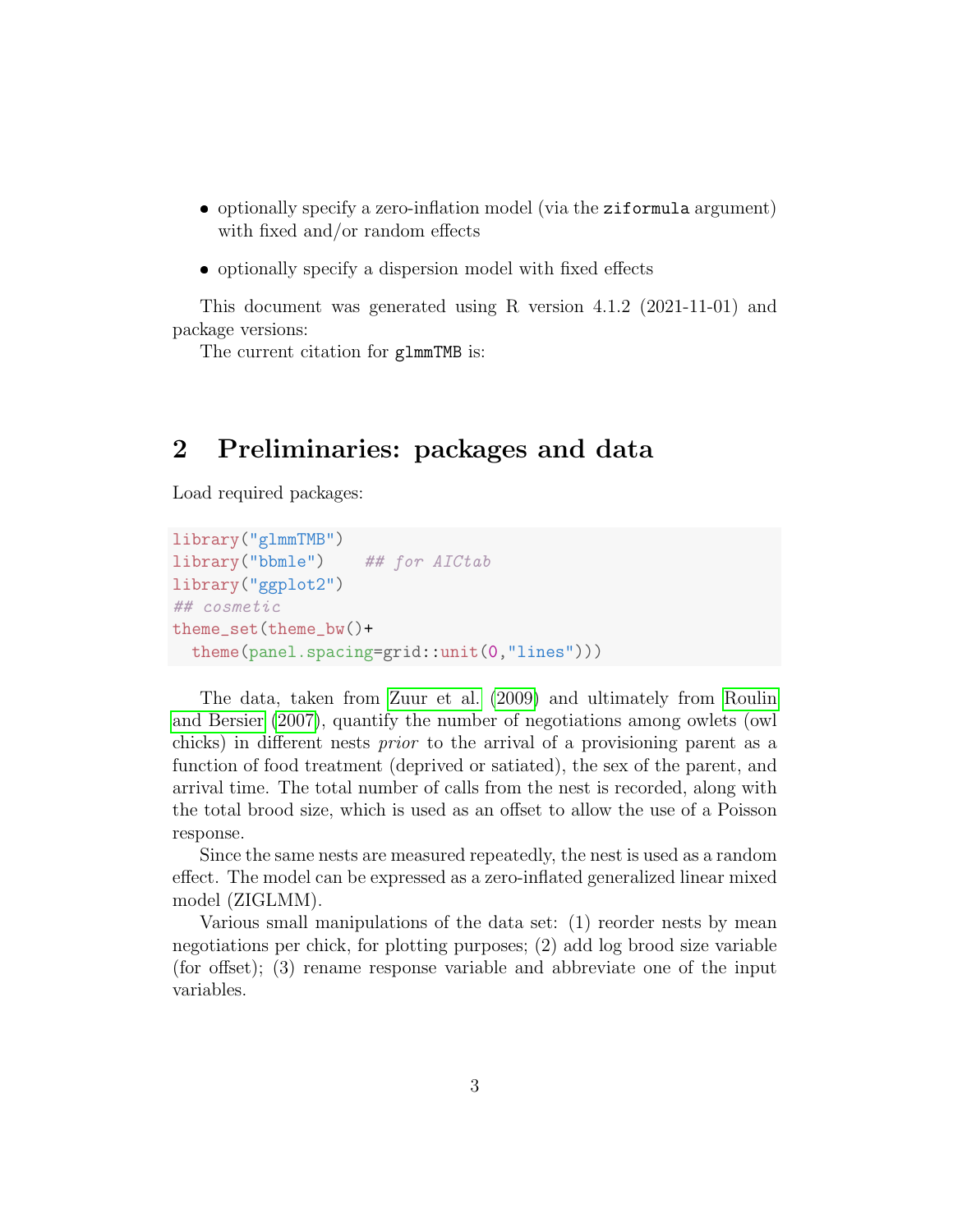```
Owls <- transform(Owls,
```

```
Nest=reorder(Nest,NegPerChick),
NCalls=SiblingNegotiation,
FT=FoodTreatment)
```
(If you were really using this data set you should start with summary(Owls) to explore the data set.)

We should explore the data before we start to build models, e.g. by plotting it in various ways, but this vignette is about glmmTMB, not about data visualization . . .

Now fit some models:

The basic glmmTMB fit — a zero-inflated Poisson model with a single zeroinflation parameter applying to all observations  $(ziformula<sup>1</sup>)$ . (Excluding zero-inflation is glmmTMB's default: to exclude it explicitly, use  $\text{ziformula}^{\,\,\circ}\,0$ .)

```
fit_zipoisson <- glmmTMB(NCalls~(FT+ArrivalTime)*SexParent+
                                      offset(log(BroodSize))+(1|Nest),
                                      data=Owls,
                                      ziformula=~1,
                                      family=poisson)
```
#### summary(fit\_zipoisson)

We can also try a standard zero-inflated negative binomial model; the default is the "NB2" parameterization (variance  $= \mu(1 + \mu/k)$ : [Hardin](#page-7-5) [and Hilbe](#page-7-5) [\(2007\)](#page-7-5)). To use families (Poisson, binomial, Gaussian) that are defined in R, you should specify them as in ?glm (as a string referring to the family function, as the family function itself, or as the result of a call to the family function: i.e. family="poisson", family=poisson, family=poisson(), and family=poisson(link="log") are all allowed and all equivalent (the log link is the default for the Poisson family). Some of the additional families that are not defined in base R (at this point nbinom2 and nbinom1) can be specified using the same format. Otherwise, for families that are implemented in glmmTMB but for which glmmTMB does not provide a function, you should specify the family argument as a list containing (at least) the (character) elements family and link, e.g.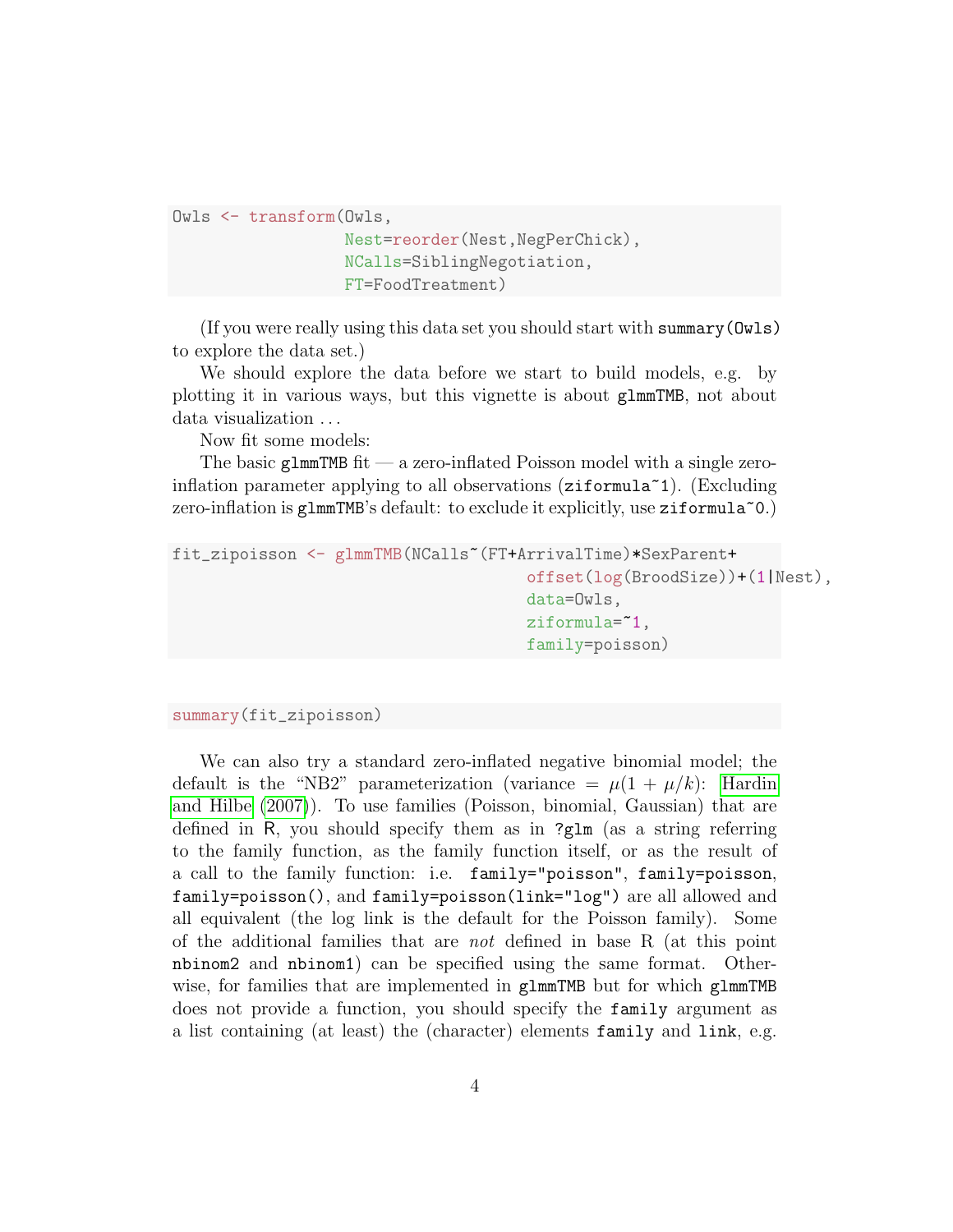family=list(family="nbinom2",link="log"). (In order to be able to retrieve Pearson (variance-scaled) residuals from a fit, you also need to specify a variance component; see ?family glmmTMB.)

fit\_zinbinom <- update(fit\_zipoisson,family=nbinom2)

Alternatively, we can use an "NB1" fit (variance  $= \phi \mu$ ).

fit\_zinbinom1 <- update(fit\_zipoisson,family=nbinom1)

Relax the assumption that total number of calls is strictly proportional to brood size (i.e. using log(brood size) as an offset):

```
fit_zinbinom1_bs <- update(fit_zinbinom1,
                            . ~ (FT+ArrivalTime)*SexParent+
                                BroodSize+(1|Nest))
```
Every change we have made so far improves the fit  $-$  changing distributions improves it enormously, while changing the role of brood size makes only a modest (-1 AIC unit) difference:

AICtab(fit\_zipoisson,fit\_zinbinom,fit\_zinbinom1,fit\_zinbinom1\_bs)

### 2.1 Hurdle models

In contrast to zero-inflated models, hurdle models treat zero-count and nonzero outcomes as two completely separate categories, rather than treating the zero-count outcomes as a mixture of structural and sampling zeros.

glmmTMB includes truncated Poisson and negative binomial familes and hence can fit hurdle models.

```
fit_hnbinom1 <- update(fit_zinbinom1_bs,
                        ziformula=".,
                        data=Owls,
                        family=truncated_nbinom1)
```
Then we can use AICtab to compare all the models.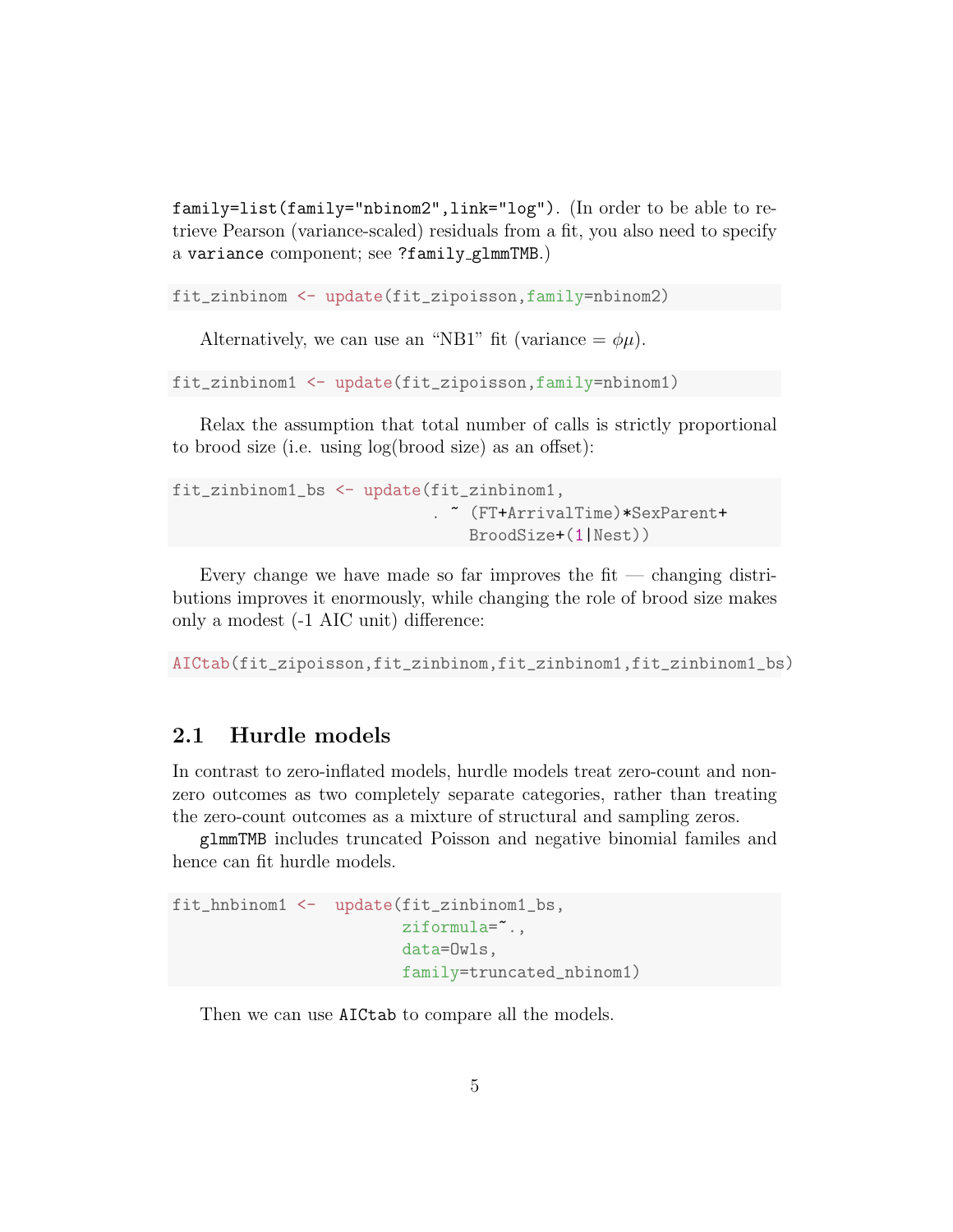```
AICtab(fit_zipoisson,fit_zinbinom,
       fit_zinbinom1,fit_zinbinom1_bs,
       fit_hnbinom1)
```
### 3 Sample timings

To get a rough idea of glmmTMB's speed relative to lme4 (the most commonly used mixed-model package for R), we try a few standard problems, enlarging the data sets by cloning the original data set (making multiple copies and sticking them together).

Figure ?? shows the results of replicating the Contraception data set (1934 observations, 60 levels in the random effects grouping level) from 1 to 40 times. glmmADMB is sufficiently slow ( $\approx$  1 minute for a single copy of the data) that we didn't try replicating very much. On average, glmmTMB is about 2.3 times faster than glmer for this problem.

Figure [1](#page-6-0) shows equivalent timings for the InstEval data set, although in this case since the original data set is large (73421 observations) we subsample the data set rather than cloning it: in this case, the advantage is reversed and lmer is about 5 times faster.

In general, we expect glmmTMB's advantages over lme4 to be (1) greater flexibility (zero-inflation etc.); (2) greater speed for GLMMs, especially those with large number of "top-level" parameters (fixed effects plus randomeffects variance-covariance parameters). In contrast, lme4 should be faster for LMMs (for maximum speed, you may want to check the [MixedModels.jl](https://github.com/dmbates/MixedModels.jl) package for Julia); lme4 is more mature and at present has a wider variety of diagnostic checks and methods for using model results, including downstream packages.

## References

<span id="page-5-0"></span>Bolker, B. M. (2015). Linear and generalized linear mixed models. In G. A. Fox, S. Negrete-Yankelevich, and V. J. Sosa (Eds.), Ecological Statistics: Contemporary theory and application, Chapter 13. Oxford University Press.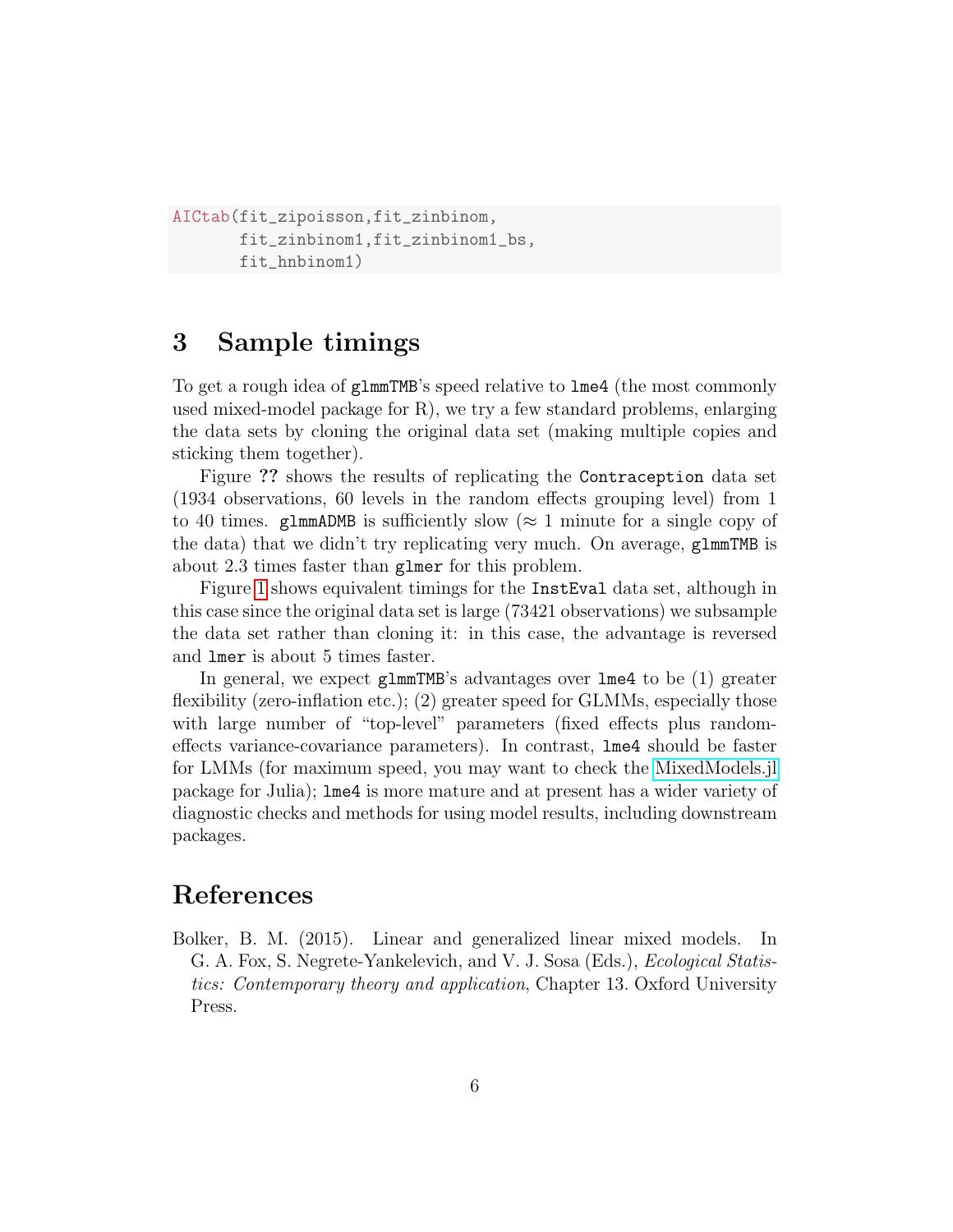

<span id="page-6-0"></span>Figure 1: Timing for fitting subsets of the InstEval data set.